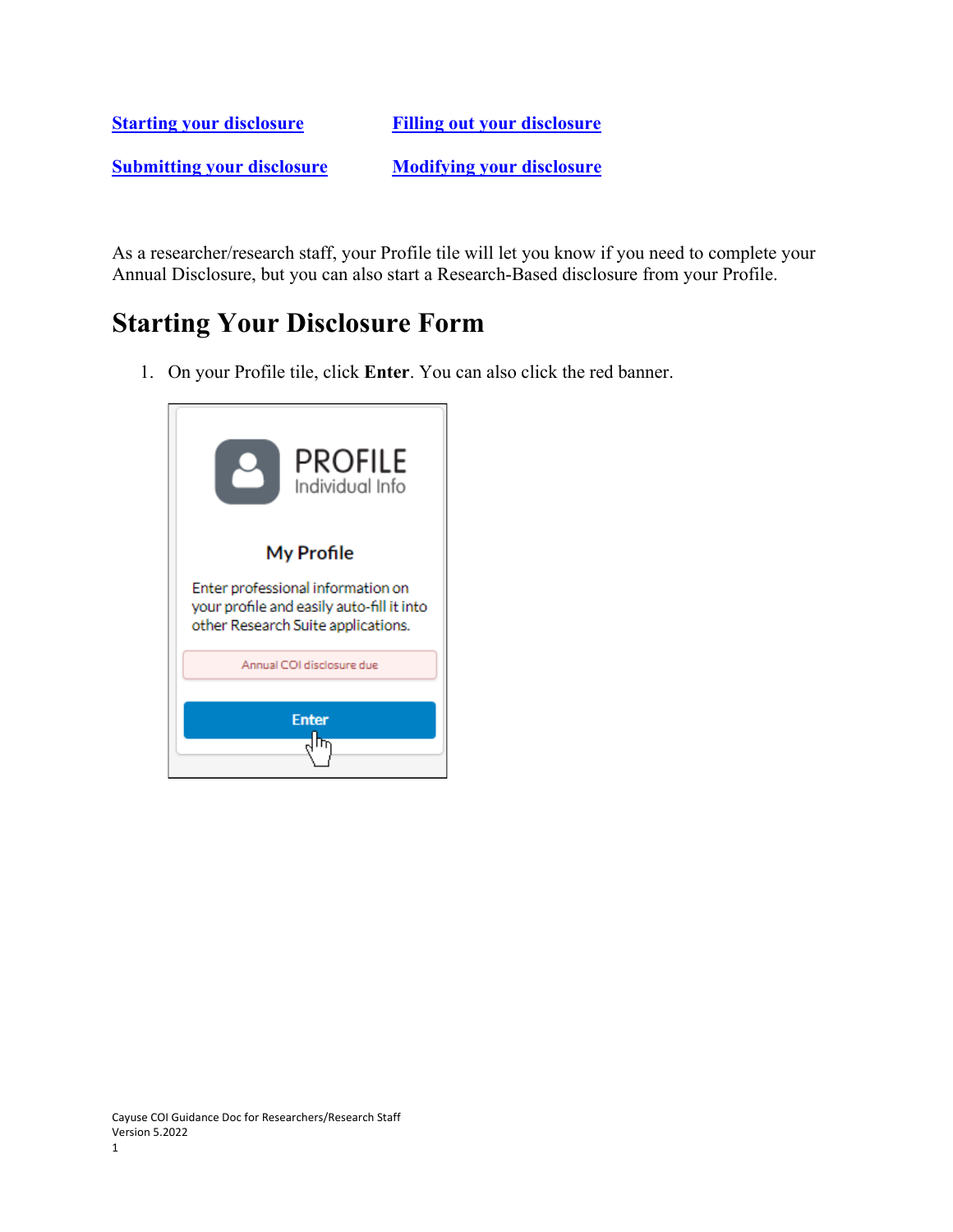2. In the left-hand menu, click **COI Disclosures**.

| Profile<br>Profile / Darian Disclosee / Name |
|----------------------------------------------|
|                                              |
| Name                                         |
| Contact Info                                 |
| Internal Associations                        |
| External Associations                        |
| User Account & Roles                         |
| Trainings & Certifications                   |
| COI Disclosures                              |
|                                              |
| <b>Mour Disalascus</b>                       |

- 3. Click on
- 4. Choose whether you want to fill out an Annual Disclosure or a Research-Based Disclosure, and click **Next**.



You can now begin filling out your form.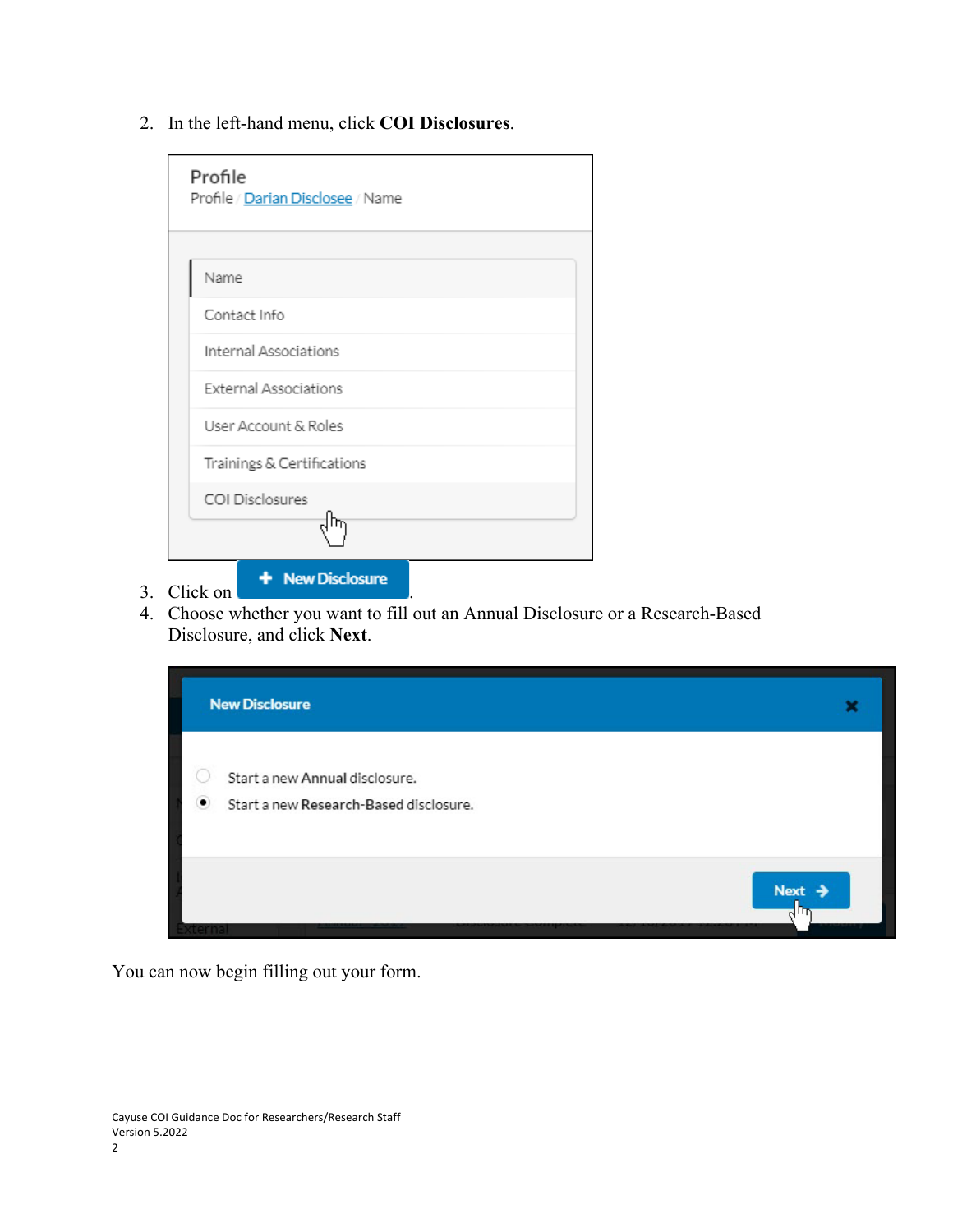# <span id="page-2-0"></span>Filling Out Your Disclosure Form

While filling out a disclosure form, you may run into many different question types and form notifications.

# **Required Alert**

If a question is required, it will be marked with a red icon. Completed questions will be marked with a green icon. The sections menu on the left-hand side will also show you how many required questions are currently unanswered within each section.

| <b>COI Disclosures</b><br>Ryan Dodd                     |                                  |                                | Unassign | <b>Return to Disclosee</b> | <b>Request Further Review</b> | Resolve                                                                              |
|---------------------------------------------------------|----------------------------------|--------------------------------|----------|----------------------------|-------------------------------|--------------------------------------------------------------------------------------|
| My Tasks:                                               | <b>COI Disclosure Answers</b>    | Process History<br>Documents   |          |                            |                               |                                                                                      |
| Review disclosure and confirm<br>your review (Required) | <b>COI Disclosure</b>            |                                |          |                            |                               |                                                                                      |
| <b>Disclosure Information</b><br>Date Submitted:        | <b>Sections</b>                  | <b>General Information</b>     |          |                            | Previous                      | Next                                                                                 |
| 08/30/2021                                              | <b>General Information</b>       |                                |          |                            |                               |                                                                                      |
| Type:<br>Annual Disclosure                              |                                  |                                |          |                            |                               | $\begin{tabular}{ c c c c } \hline $\bullet$ & $\mathbb{A}$ \\ \hline \end{tabular}$ |
| Status:<br><b>Under Review</b>                          | $\bullet$<br><b>Main Section</b> | <b>Disclosure Instructions</b> |          |                            |                               |                                                                                      |

# **Help Text Alert**

A icon indicates that help text is available. You can access the help text by hovering over the icon.

| ค<br>m                                   |  |  |                                                                                                        |
|------------------------------------------|--|--|--------------------------------------------------------------------------------------------------------|
| your dependents to receive remuneration. |  |  | Arrentity is any organization, domestic or foreign, public or private, from which you, your spouse, or |
| Format B / U & Lists                     |  |  | Link                                                                                                   |
|                                          |  |  |                                                                                                        |

# **Nested Questions and Sections**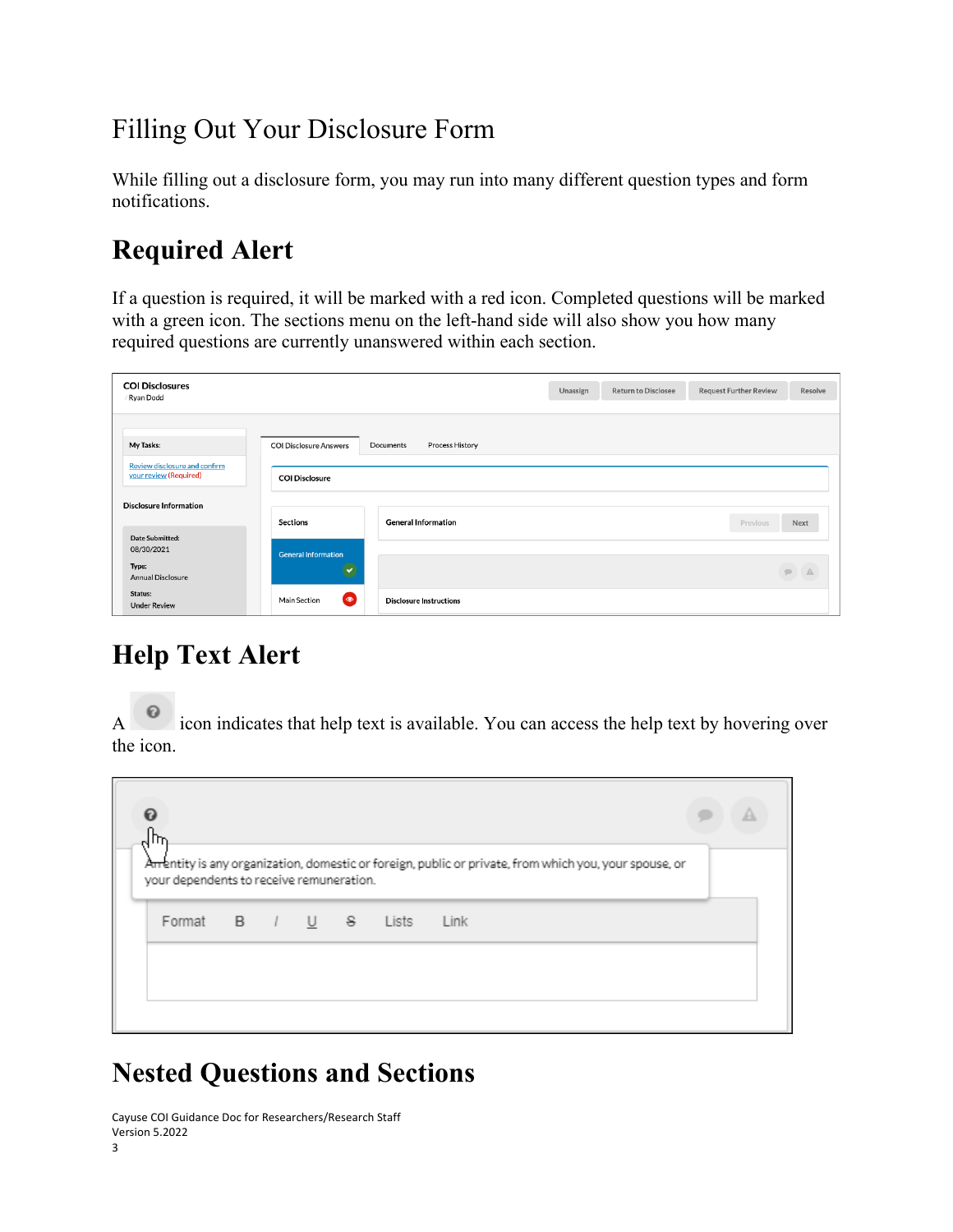Some questions and sections will only appear if you answer a certain question, or answer a question in a specific way.

|                                            | $\bullet$<br>49   |
|--------------------------------------------|-------------------|
| 5. Provide the start date of your position |                   |
| ■ MM-DD-YYYY                               |                   |
|                                            |                   |
|                                            |                   |
|                                            | $\mathbf{A}$<br>۰ |
| 6. Disclosure Type                         |                   |

## **Significant Financial Interest**

This question is required. You can click **Find external organization** to find organizations within the Cayuse database. Search for the organization, and then click on it to add it to the form. Don't

forget to click **Save**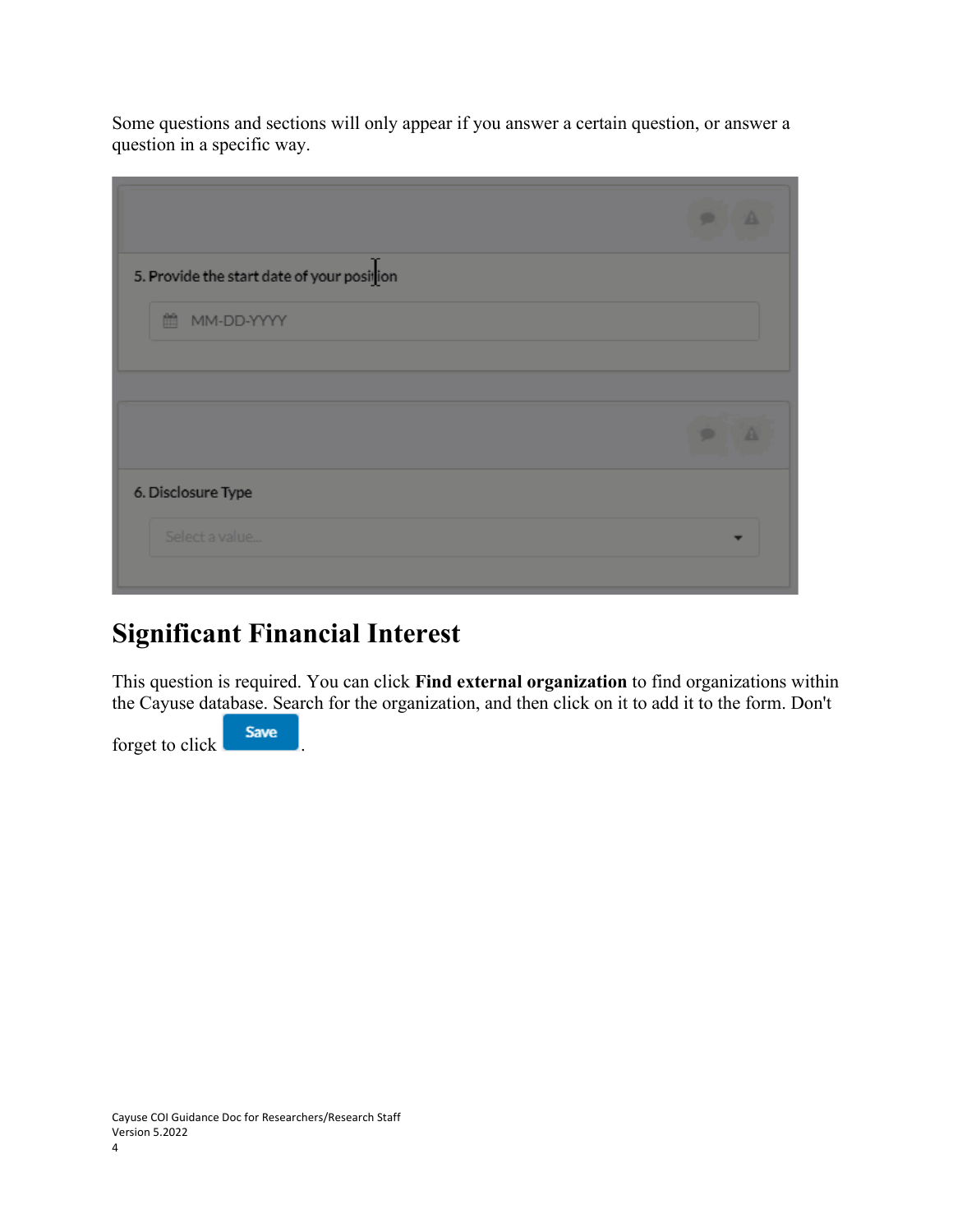| <b>External Org Finder</b>        |              |     |                |
|-----------------------------------|--------------|-----|----------------|
|                                   |              |     |                |
| Q                                 |              |     |                |
| Name                              |              |     |                |
| Bill and Melinda Gates Foundation |              | ᡕᠠᢔ | ٠              |
| Prev                              | $1-1$ of $1$ |     | Next           |
| Selected Records                  |              |     |                |
| Name                              |              |     |                |
| No entries.                       |              |     |                |
|                                   |              |     |                |
|                                   |              |     | Save<br>Cancel |

You can add as many external organizations as you need to add by clicking

.

+ Add New Relationship

#### **Attachment Point**

Attachment points allow you to upload files relevant to your disclosure form by dragging the file into the container or clicking **Upload**.

| 3. Attach availability calendar |                                                            |            |      |
|---------------------------------|------------------------------------------------------------|------------|------|
|                                 | Drop files here to upload<br>or<br><b>1</b> Upload File(s) | <b>PDF</b> |      |
|                                 |                                                            |            | Copy |

### **Check Box**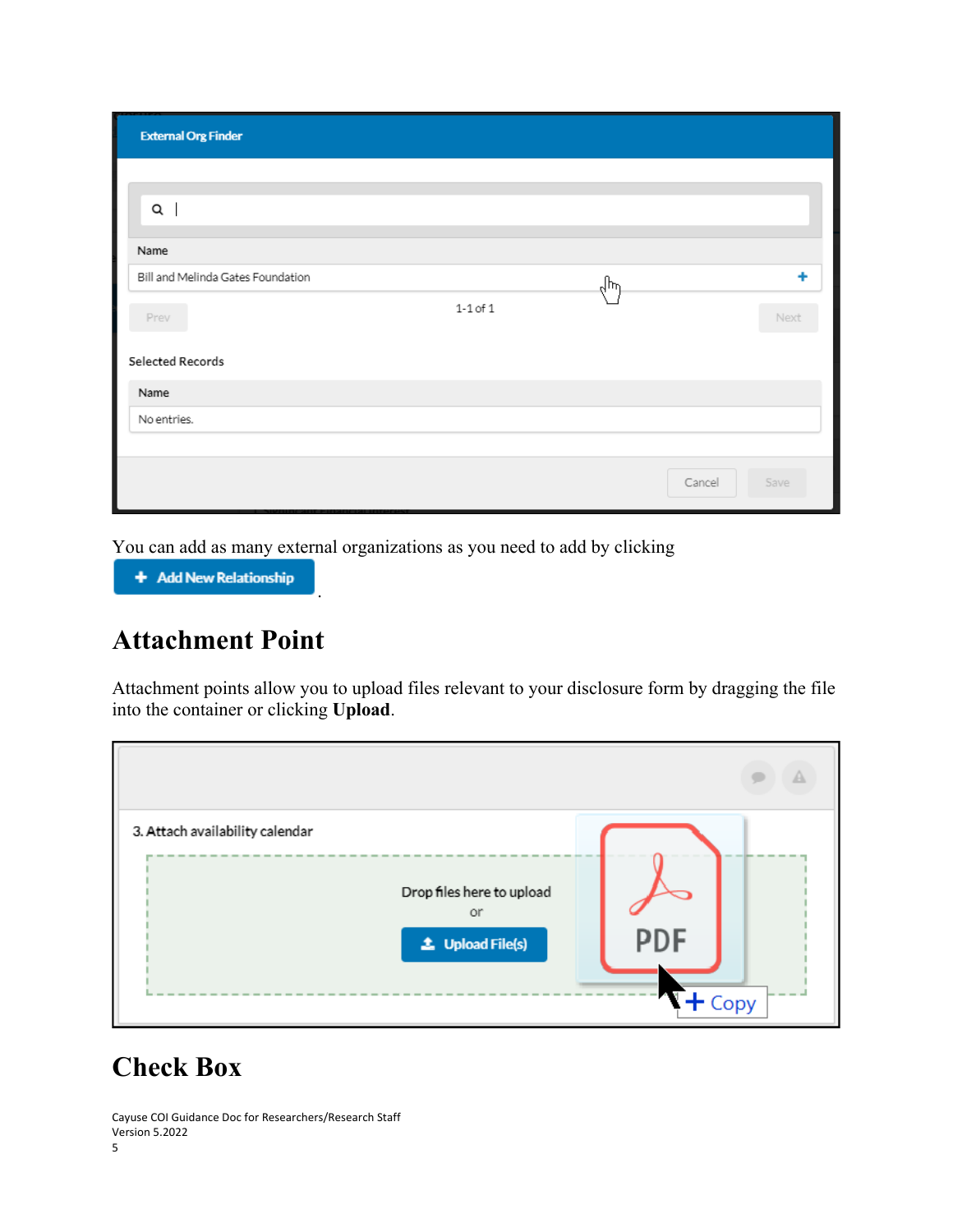With check boxes let you choose multiple answers to a question.



# **Currency Input**

This question type provides a field where you can input a currency amount.

| 4. Provide your salary |  |
|------------------------|--|
| \$54,000.00            |  |

#### **Date Input**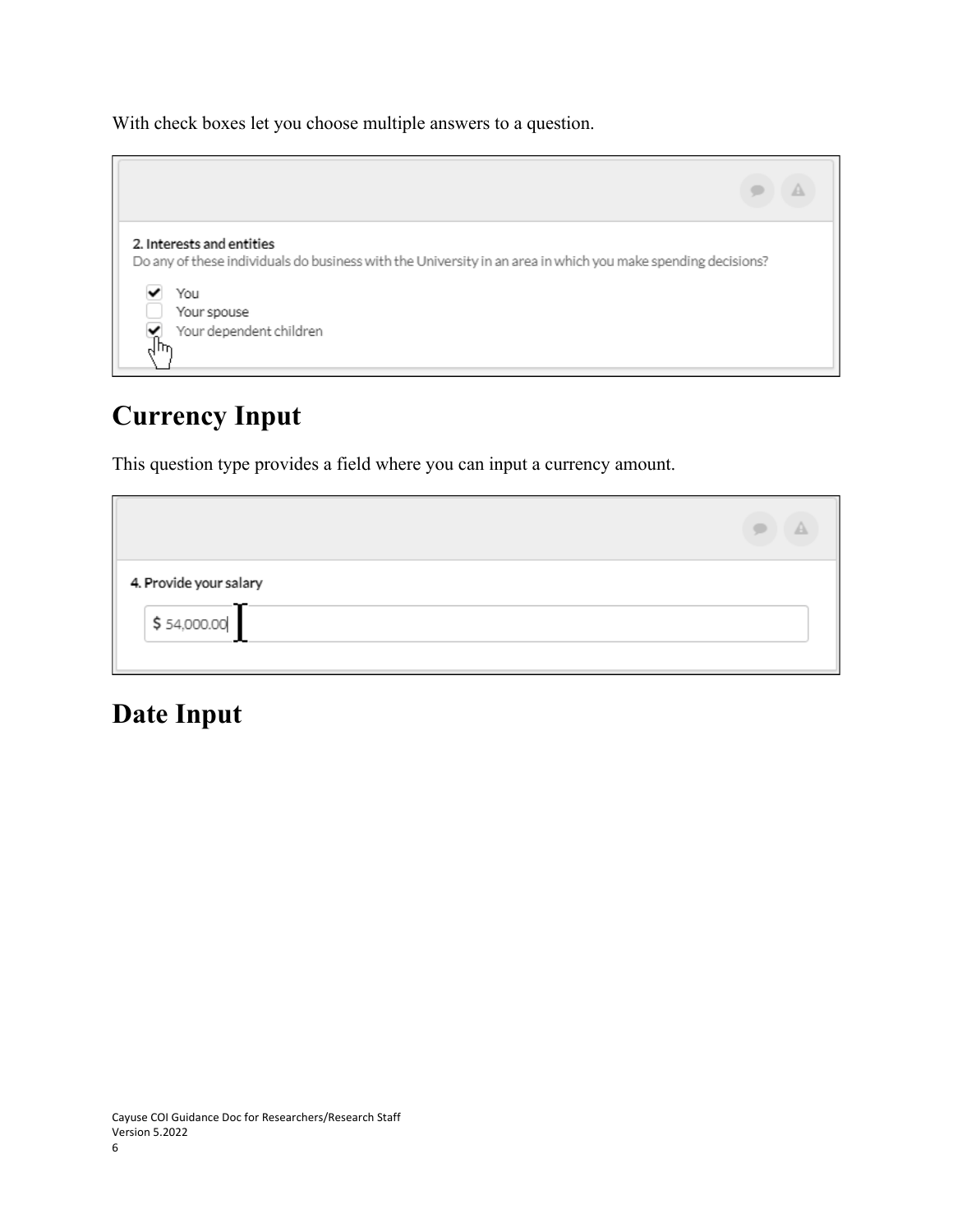| ≝   |     |     |        |            |                      |                                            |  |
|-----|-----|-----|--------|------------|----------------------|--------------------------------------------|--|
| ≺   |     |     |        |            |                      | >                                          |  |
| Sun | Mon | Tue | Wed    | Thu        | Fri                  | Sat                                        |  |
| 28  | 29  | 30  | 31     | 01         | 02                   | 03                                         |  |
| 04  | 05  | 06  | 07     | 08         | 09                   | 10                                         |  |
| 11  | 12  | 13  | $14\,$ | ෑ          | 16                   | 17                                         |  |
| 18  | 19  | 20  | 21     | 22         | 23                   | 24                                         |  |
| 25  | 26  | 27  | 28     | 01         | 02                   | 03                                         |  |
| 04  | 05  | 06  | 07     | 08         | 09                   | 10                                         |  |
|     |     |     |        | MM-DD-YYYY | February 2018<br>ᠷᡰᠡ | 5. Provide the start date of your position |  |

Clicking on a date field will generate a calendar where you can choose a specific date. You can also manually fill the date

#### **Dropdown**

Dropdown questions allow you to select one answer from a drop-down list.

| 6. Disclosure Type |                                     |  |
|--------------------|-------------------------------------|--|
| Select a value     |                                     |  |
| initial disclosure |                                     |  |
| annual disclosure  | ᠗ᡰᠠ                                 |  |
|                    | addendum disclosure                 |  |
|                    | disclosure for travel purposes only |  |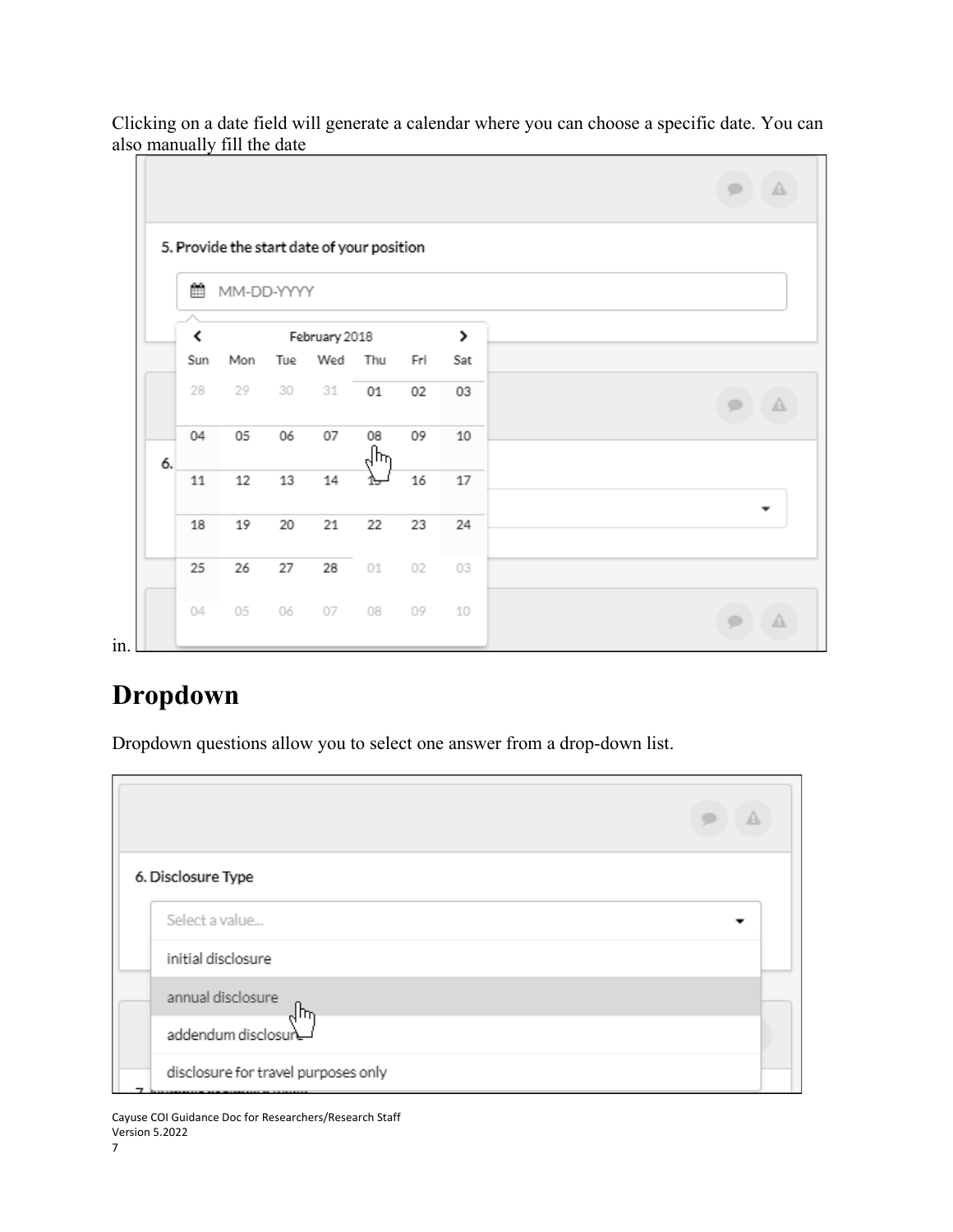# **Numeric Input**

By using the up and down arrows, you can input a numeric value as an answer to the question.

| 7. Number of times a week |                          |
|---------------------------|--------------------------|
| 3                         | $\overline{\phantom{a}}$ |

# **Radio Button**

Like check box objects, radio button objects are a multiple-choice question. However, with this question type, You can only choose one answer.

| 8. Do you have any patents relevant to the work? |  |
|--------------------------------------------------|--|
| Yes<br>۰<br>No                                   |  |
|                                                  |  |

# **Rich Text Input**

The rich text input object provides a text box that you can use to fill in your answer. The box has no character limit, and provides both font customizations and an option to hyperlink.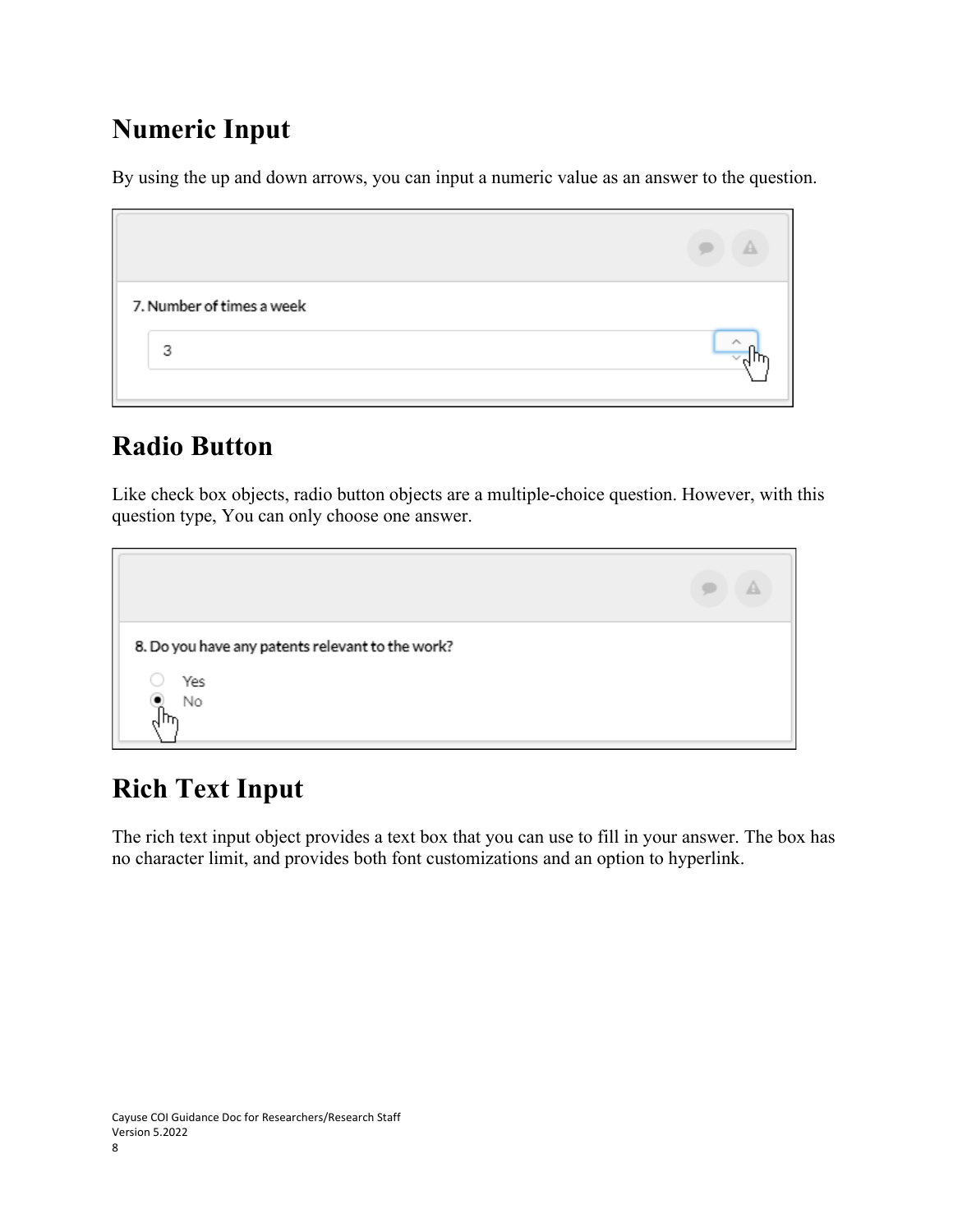| ค                                                       |  |  |                                                  |  |
|---------------------------------------------------------|--|--|--------------------------------------------------|--|
| 9. Describe your relationship to the entity or activity |  |  |                                                  |  |
| Format B / U & Lists                                    |  |  | Link                                             |  |
|                                                         |  |  | I am describing my relationship. This is a link. |  |

#### **Table**

If a question contains a table, it means that every input will have multiple fields for you to fill out. You can add another row to the table by clicking **Add Row**.

| Locations and Personnel             |                                     |                                                                       |   |
|-------------------------------------|-------------------------------------|-----------------------------------------------------------------------|---|
| Location                            | Individual                          | Does this person compete with the institution for project<br>funding? |   |
| Tuscaloosa, AL                      | Annetta<br>x clear<br>Analyst       | Yes<br>$\left( \bullet \right)$<br>No                                 | × |
|                                     | No person selected.<br>Find person. | Yes<br>No                                                             | × |
| + Add Row<br>$\sqrt{\hbar_{\rm m}}$ |                                     |                                                                       |   |

## **Text Input**

.

The text input field is for short answers, such as addresses or locations. This is a plain text field.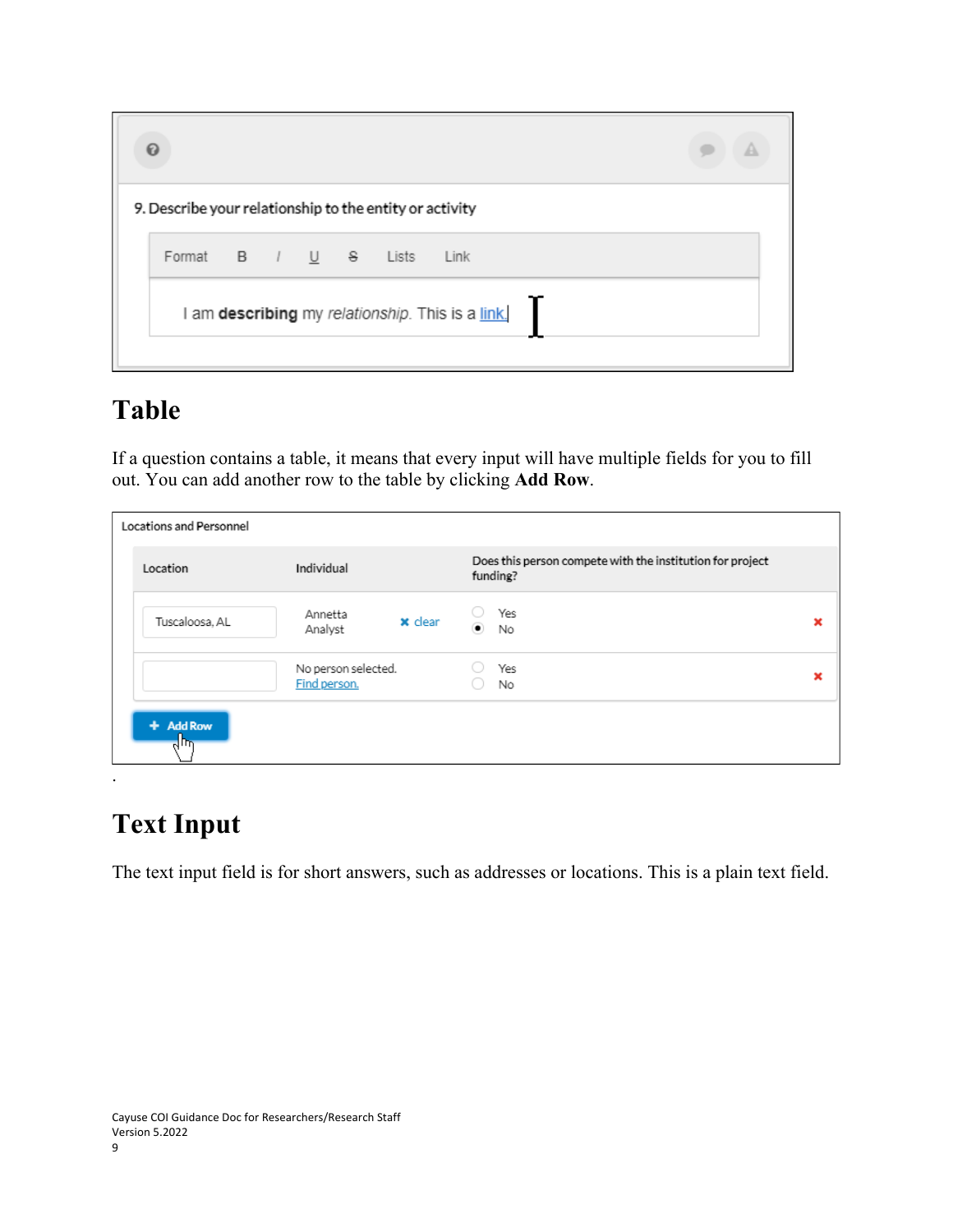| 10. Location                                          |  |
|-------------------------------------------------------|--|
| $\label{eq:2} \textsf{Tuscaloosa}, \textsf{AL}$<br>-- |  |
|                                                       |  |

#### **Finders**

Finders allow you to search for people, organizations, or units within the Cayuse database. With finders, you don't have to manually input data, so there is less of a chance for errors.

Click on the **Find** button to search. You can add the person, organization, or unit by clicking the

+ next to their name. When you're finished, click **Save**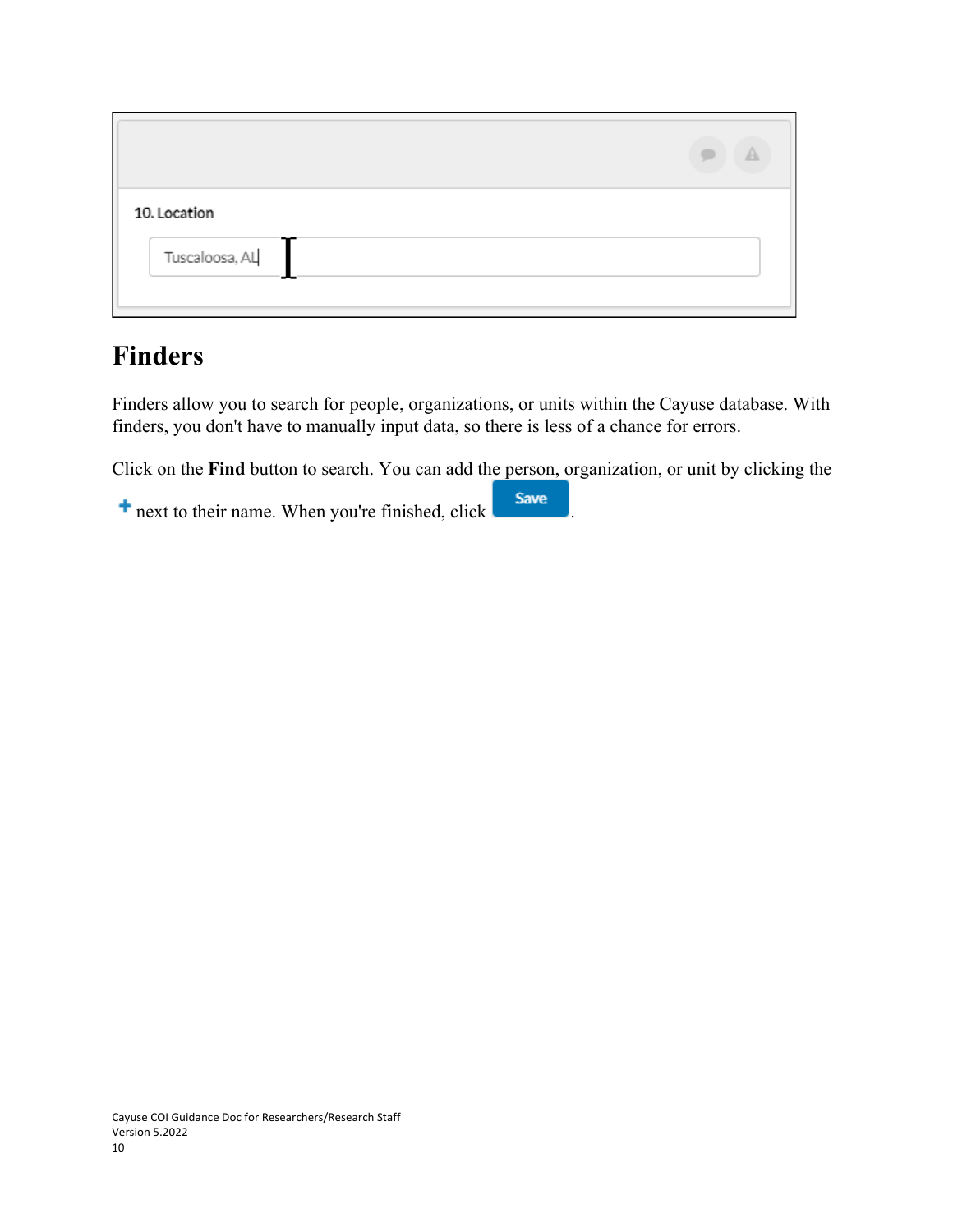| <b>Person Finder</b> |                                 |        |                 |
|----------------------|---------------------------------|--------|-----------------|
|                      |                                 |        |                 |
|                      |                                 |        |                 |
| Q Click to search    |                                 |        |                 |
| Name                 | Email                           | Phone  |                 |
| Abhay Analyst        | sarah.raynor+abhay@cayuse.com   |        | ÷               |
| Amani Admin          | sarah.raynor+amani@cayuse.com   |        | ٠               |
| Annetta Analyst      | sarah.raynor+annetta@cayuse.com |        | ÷               |
| Aran Admin           | sarah.raynor+aran@cayuse.com    |        | ۰               |
| Darian Disclosee     | sarah.raynor+darian@cayuse.com  | --     |                 |
| Prev                 | $1-5$ of $12$                   |        | Next            |
|                      |                                 |        |                 |
| Selected Records     |                                 |        |                 |
| Name                 | Email                           | Phone  |                 |
| Annetta Analyst      | sarah.raynor+annetta@cayuse.com |        | ×               |
| Abhay Analyst        | sarah.raynor+abhay@cayuse.com   |        | ×               |
|                      |                                 |        |                 |
|                      |                                 | Cancel | <b>Save</b>     |
|                      |                                 |        | $\frac{1}{2}$ س |

Your selected records are now added to the form.

| First Name | Last Name | Email                           | Phone |   |
|------------|-----------|---------------------------------|-------|---|
| Annetta    | Analyst   | sarah.raynor+annetta@cayuse.com | $-$   | × |
| Abhay      | Analyst   | sarah.raynor+abhay@cayuse.com   | --    | × |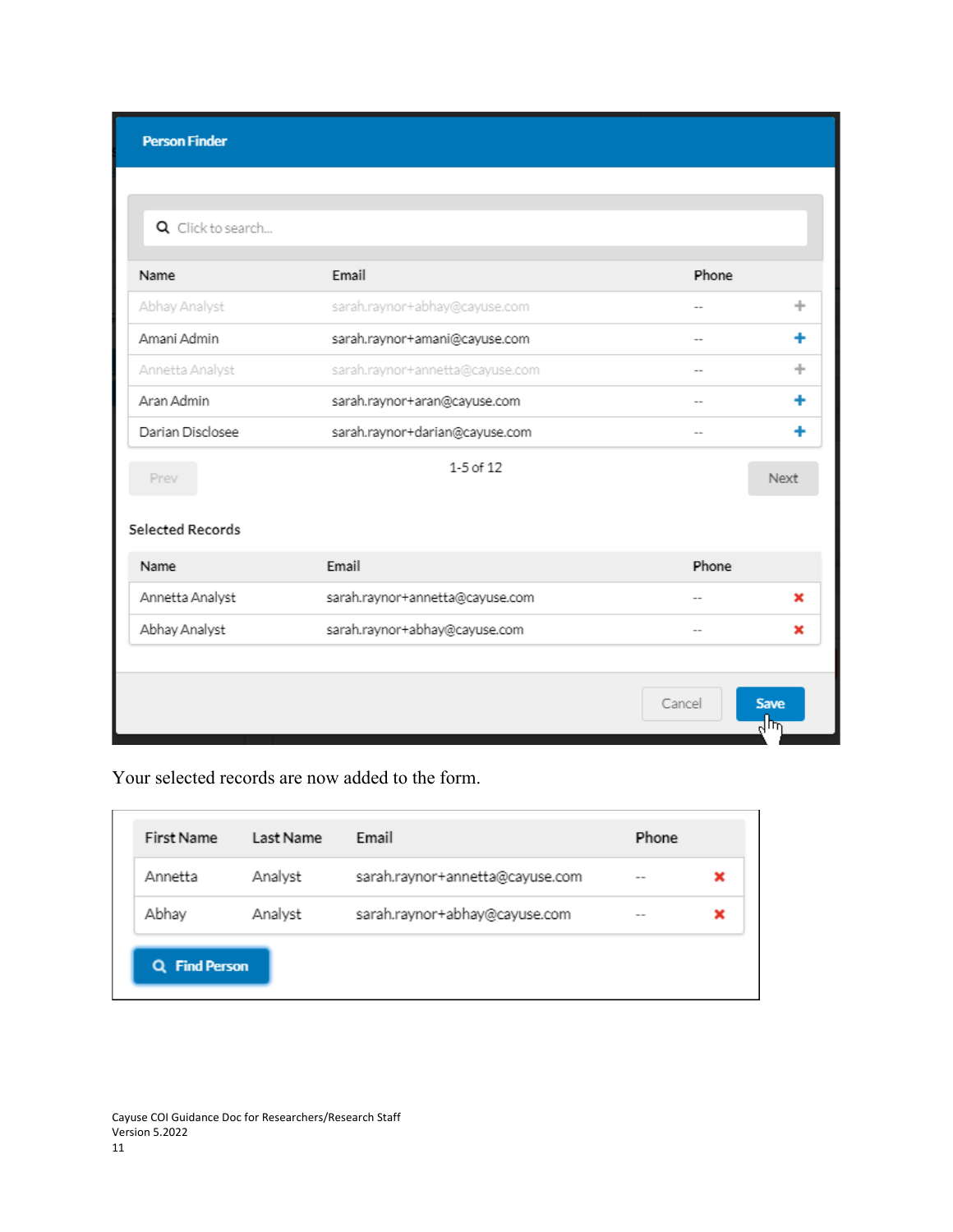# <span id="page-11-0"></span>**Submitting Your Disclosure Form**

Once you are done filling out your disclosure form, you can submit your form for review.

# **Submitting Your Form**

- 1. Begin and fill out your form.
- 2. Double check your form to make sure that you have answered all required questions. Unanswered required questions are marked with a red icon.

| <b>COI Disclosures</b><br>Ryan Dodd        |                               |                                | Unassign | <b>Return to Disclosee</b> | <b>Request Further Review</b> | Resolve                                                                              |
|--------------------------------------------|-------------------------------|--------------------------------|----------|----------------------------|-------------------------------|--------------------------------------------------------------------------------------|
| My Tasks:<br>Review disclosure and confirm | <b>COI Disclosure Answers</b> | Documents<br>Process History   |          |                            |                               |                                                                                      |
| your review (Required)                     | <b>COI Disclosure</b>         |                                |          |                            |                               |                                                                                      |
| <b>Disclosure Information</b>              | <b>Sections</b>               | <b>General Information</b>     |          |                            | Previous                      | Next                                                                                 |
| Date Submitted:<br>08/30/2021              | <b>General Information</b>    |                                |          |                            |                               |                                                                                      |
| Type:<br>Annual Disclosure                 |                               |                                |          |                            |                               | $\begin{tabular}{ c c c c } \hline $\bullet$ & $\mathbb{A}$ \\ \hline \end{tabular}$ |
| Status:<br><b>Under Review</b>             | $\bullet$<br>Main Section     | <b>Disclosure Instructions</b> |          |                            |                               |                                                                                      |

3. Click **Submit** in the upper left-hand corner.



4. Confirm your submission by clicking **Proceed.**

## <span id="page-11-1"></span>Modifying Your Disclosure Form

If your conflicts of interest change and you need to modify your disclosure, you can do so from your user profile.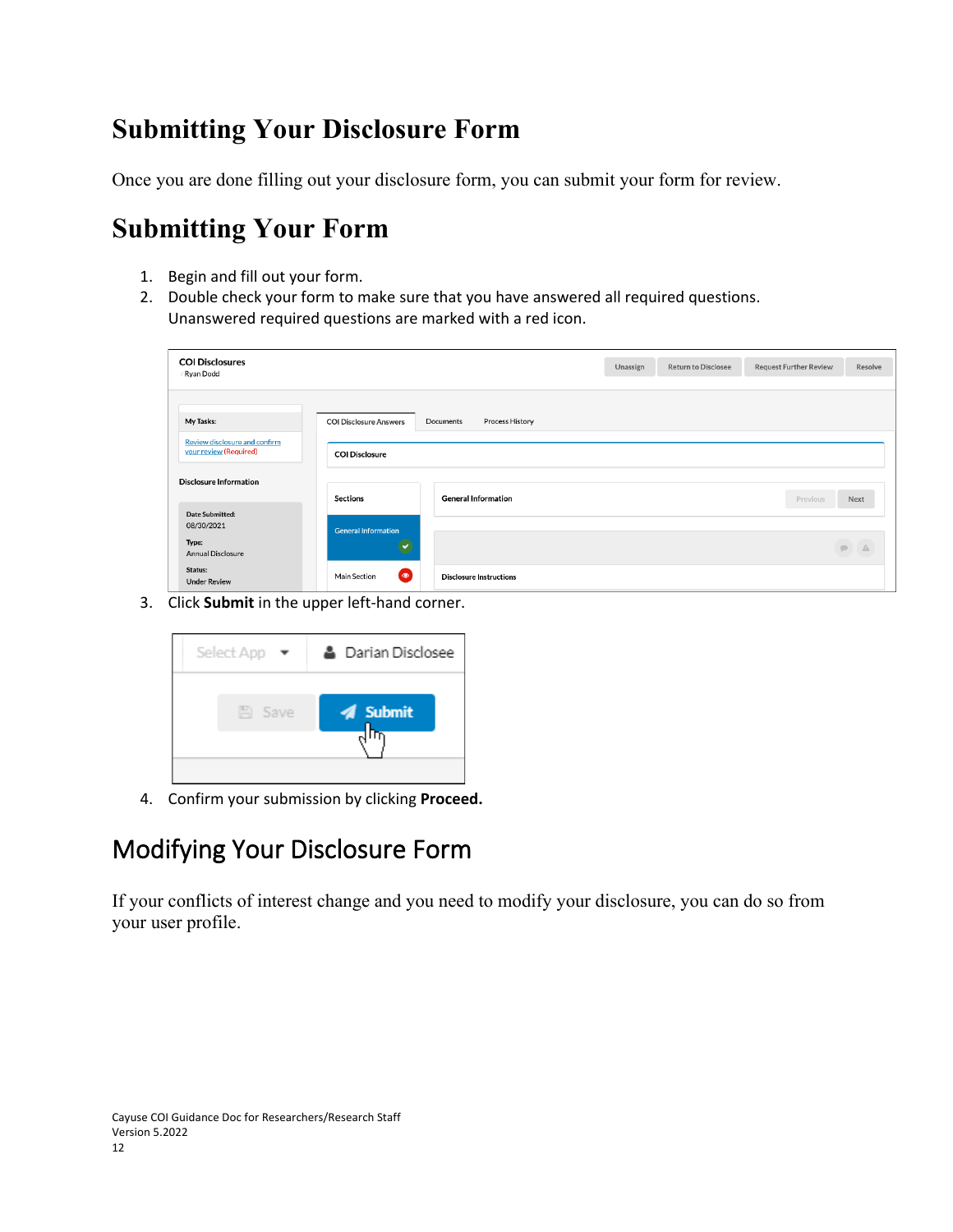1. From the landing page, click on **My Profile**.



2. Click on **COI Disclosures**.

| Name                         |  |
|------------------------------|--|
| Contact Info                 |  |
| <b>Internal Associations</b> |  |
| <b>External Associations</b> |  |
| User Account & Roles         |  |
| Trainings & Certifications   |  |
| <b>COI Disclosures</b>       |  |
|                              |  |

3. Next to your newest completed disclosure, click **Modify**. **Please note**: if you have any disclosures in the review process, you will not see the Modify button.